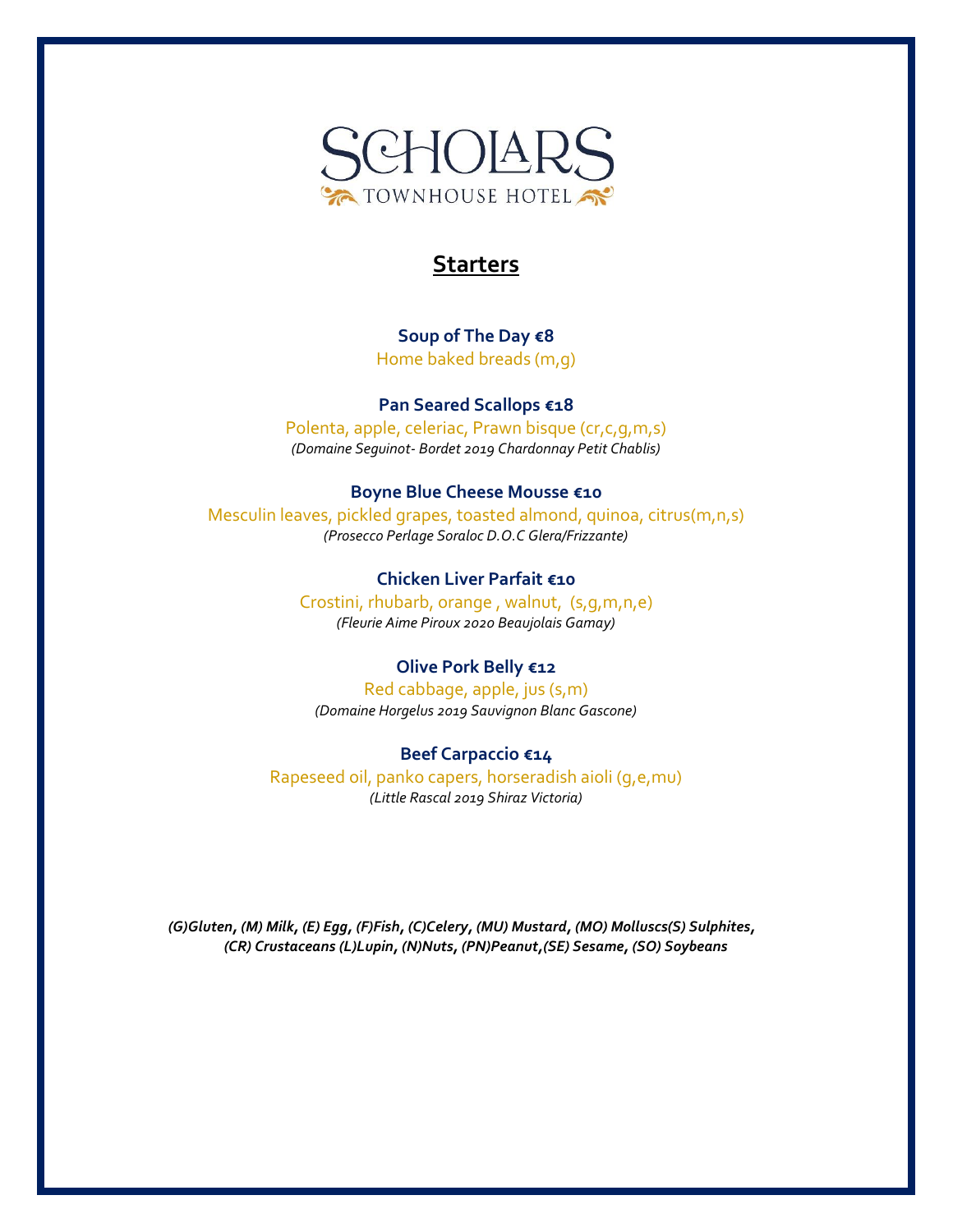# **Main Courses**

# **Ard Mhacha Mushroom Risotto €18**

Garlic & Herb Butter Topped with Parmesan (m,s) *(Maui 2021 Sauvignon Blanc Canterbury)*

### **Chicken Supreme €23**

Fondant Potato, Iona farm baby carrots, hunter sauce (m,s) *(Opawa pinot noir 2017 Marlborough)*

## **Catch of the Day**

See Server for today's catch *(Domaine Seguinot- Bordet 2019 Chardonnay Petit Chablis)*

### **Skeaghnore Duck Breast €25**

Crispy barley cake, Iona beetroot, savoy cabbage, jus (g,m,e,s) *(Opawa pinot noir 2017 Marlborough)*

# **Irish Hereford Beef**

# **10oz Sirloin €28/ 8 oz Fillet €34**

Nutmeg rosti, onion puree, tenderstem broccoli, Ard Mhaca mushroom & port jus (s,m) *(Bodini 2020 Mendoza Malbec)*

### *Side Dishes €5*

*Home Cut Chips (g) Locally Sourced Seasonal Vegetables (m) Ard Mhaca Mushrooms, Drummond House smoked garlic & Parmigiano (m) Tenderstem Broccoli, toasted almonds (m)(n) Baby Potatoes (m)*

*(G)Gluten, (M) Milk, (E) Egg, (F)Fish, (C)Celery, (MU) Mustard, (MO) Molluscs (S) Sulphites, (CR) Crustaceans (L)Lupin, (N)Nuts, (PN)Peanut,(SE) Sesame, (SO) Soya*